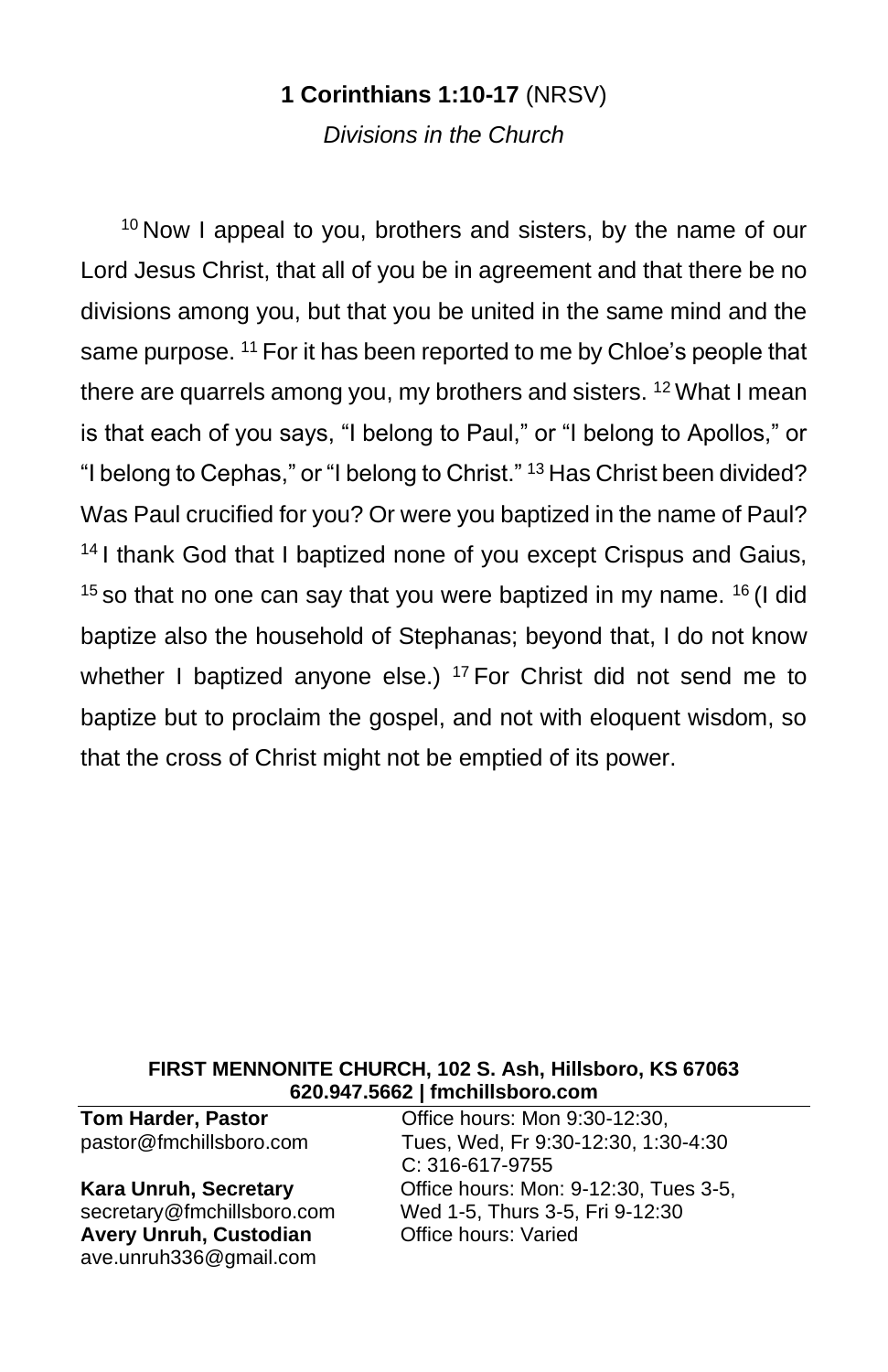

# **FIRST MENNONITE** CHURCH

 In Christ - Making Disciples through Loving Relationships.

Worship 10:30 a.m.

## **Sunday, January 23, 2022 "The Church of God, the Church of Christ," Part 2, "Has Christ Been Divided?"**

## **GATHERING**

Gathering Music **Marcia Brubaker** Marcia Brubaker Welcome, Announcements, Greeting The Company Doug Bartel Prelude to Worship Narcia Brubaker \*Call to Worship  $VT$  #856 Doug Bartel \*Prayer \*Hymn Summoned by the God Who Made Us VT 1 Psalm 2 (from *The Message*, by Eugene Peterson)

### *Why the big noise, nations? Why the mean plots, peoples?* **Earth-leaders push for position, Demagogues and delegates meet for summit talks, The God-deniers, the Messiah-defiers: "Let's get free of God! Cast loose from Messiah!"**

*Heaven-throned God breaks out laughing. At first he's amused at their presumption; then he gets good and angry. Furiously, he shuts them up: "Don't you know there's a King in Zion? A coronation banquet Is spread for him on the holy summit."* **Let me tell you what GOD said next. He said, "You're my son, And today is your birthday. What do you want? Name it: Nations as a present? Continents as a prize? You can command them all to dance for you, or throw them out with tomorrow's trash."**

*So, rebel-kings, use your heads; upstart-judges, learn your lesson:* **Worship GOD in adoring embrace, celebrate in trembling awe. Kiss Messiah! Your very lives are in danger, you know; His anger is about to explode,**

*But if you make a run for God—you won't regret it!*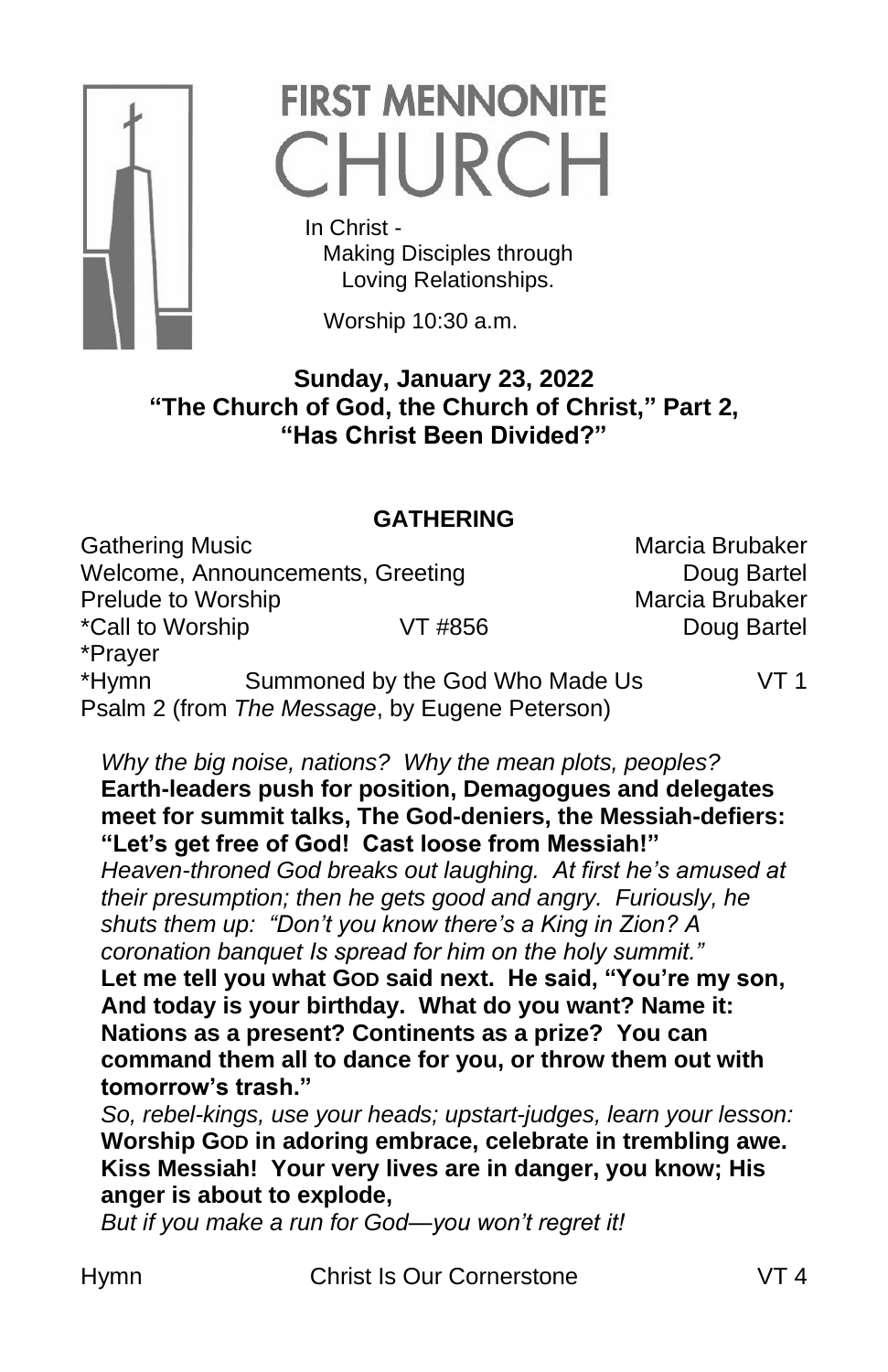Time for God's Children **Deryll Amstutz** 

#### **SHARING**

Sharing and Prayer **Pastor Tom** 

Hymn On Silken, Soft Wings VT 676

#### **LISTENING**

Message **Has Christ Been Divided?** Pastor Tom

Scripture 1 Corinthians 1:10-17

## **RESPONDING**

Hymn **Together** Together VT 389 Benediction **Benediction Pastor Tom** Postlude Marcia Brubaker

This morning's sermon is the second in a sermon series on Paul's first letter to the Corinthians, "The Church of God, the Church of Christ."

*A WARM WELCOME TO ALL who are gathered to worship, wherever you are, and whenever you are able to watch this service!*

**All members and regular attenders please remain for lunch and our annual meeting today in the fellowship hall after the worship service.**

**Wednesdays at FMC:** Plans for Wednesdays at FMC this winter and spring and a starting date will be announced soon.

**WANTED** for the Kansas MCC Sale General Auction: Cars, Trucks, Tractors, Motorcycles, Campers, etc. Call Jerry Toews, 620-367-8257, for details and pickup NOW so we have time to get them cleaned up and ready for the sale in April. ALL proceeds go to MCC. We usually get GOOD prices for your donations. Help make a difference in the lives of those struggling around the world through MCC. Thank you!